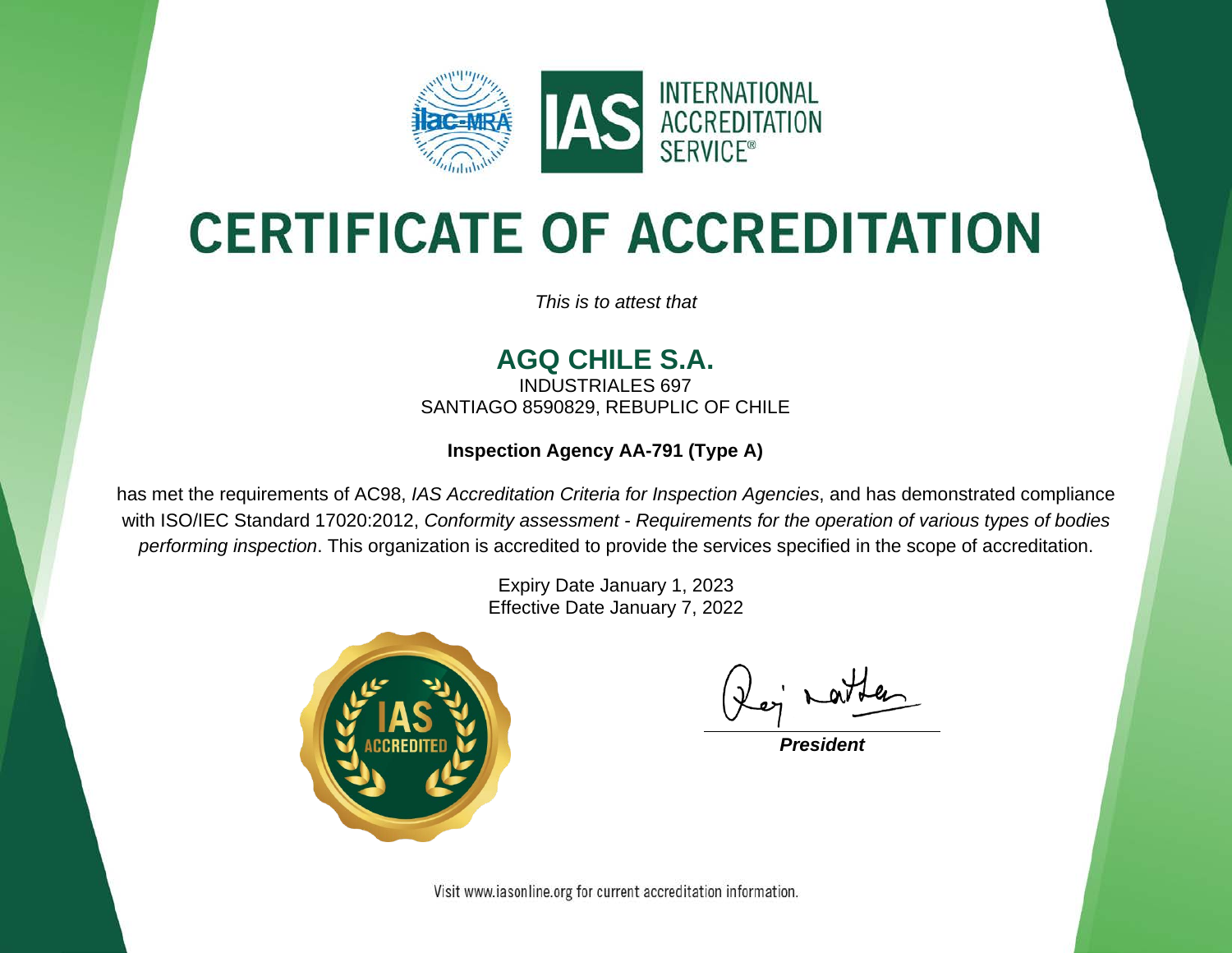## **SCOPE OF ACCREDITATION**

International Accreditation Service, Inc.

3060 Saturn Street, Suite 100, Brea, California 92821, U.S.A. | www.iasonline.org

### **AGQ CHILE S.A.**

www. agqlabs.cl

#### **Contact Name** Jesus Martinez **Contact Phone +56 2 7544000**

*Accredited to ISO/IEC 17020:2012 Effective Date January 7, 2022*

| <b>Field and Range of Inspection</b>                                                               | <b>Regulations, Inspection Methods, Standards</b><br>and/or Specifications                                                                                                                                                                      |
|----------------------------------------------------------------------------------------------------|-------------------------------------------------------------------------------------------------------------------------------------------------------------------------------------------------------------------------------------------------|
| Samples collection of groundwater                                                                  | PICH-210 (Rev. 6) Groundwater samples collection<br>based on NCh411/11:1998 and UNE-EN-ISO 5667-<br>3:2019 Water quality - Sampling - Part 3:<br>Preservation and handling of water samples                                                     |
| Samples collection of drinking water, surface water,<br>Sea Water, catchment sources and raw water | PICH-211 (Rev. 8) Drinking Water, Catchment<br>sources and Raw Waters samples collection based<br>on NCh409/2:2004, UNE-EN-ISO 5667-3:2019 and<br>Manual of Test Methods for Drinking Water SISS.                                               |
| Samples collection of wastewaters                                                                  | PICH-212 (Rev. 6) Wastewater samples collection<br>based on NCh411/10:2005 and UNE-EN-ISO 5667-<br>3:2019, D.S MINSEGPRES Nº46/02, D.S MOP<br>Nº609/98 and Methodological Guide for Chemical<br>Analysis. Item 4 Quality Control.<br>IHOBE S.A. |
| Samples collection of wastewaters                                                                  | NCh411/10:2005 Water quality - Sampling - Part 10:<br>Sampling of wastewater - Collection and handling of<br>samples                                                                                                                            |
| Samples collection of drinking water                                                               | NCh409/2:2004 Drinking water - Part 2: Sampling                                                                                                                                                                                                 |
| Samples collection of Solid Waste, Liquid Waste,<br>Solid industrial waste (RISES) and Sludge      | PICH-301 (Rev. 2) Solid Waste and Liquid Waste<br>samples collection based on DS148 MINSAL<br>Sanitary regulation for the management of hazardous<br>waste                                                                                      |
| Samples collection of Soils                                                                        | PICH-302 (Rev. 3) Solid soil samples collection using<br>manual or prospecting techniques, based on ISO<br>10381-2 : 2002. Soil Quality - Sampling - Part 2:<br><b>Guidance on Sampling Techniques</b>                                          |
| Samples collection of sediments, lacustrine<br>sediments, marine sediments and aquatic sediments   | PICH-303 (Rev. 3) Sediments samples collection,<br>based on UNE EN ISO 5667-1:2007, UNE-EN ISO<br>5667-13:2011, UNE-EN ISO 5667-15:2010, UNE-EN<br>ISO 5667-19:2004 and ISO 5667-12:2017                                                        |
| Samples collection of Flours and related products                                                  | PC-128 (Rev. 1) Flours and related products samples<br>collection                                                                                                                                                                               |
| In Situ Measurement: pH - Water                                                                    | PICH-202 (Rev. 5) In situ measurement of pH, based<br>on NCh411/10:2005, APHA-AWWA-WPCF Ed.23                                                                                                                                                   |



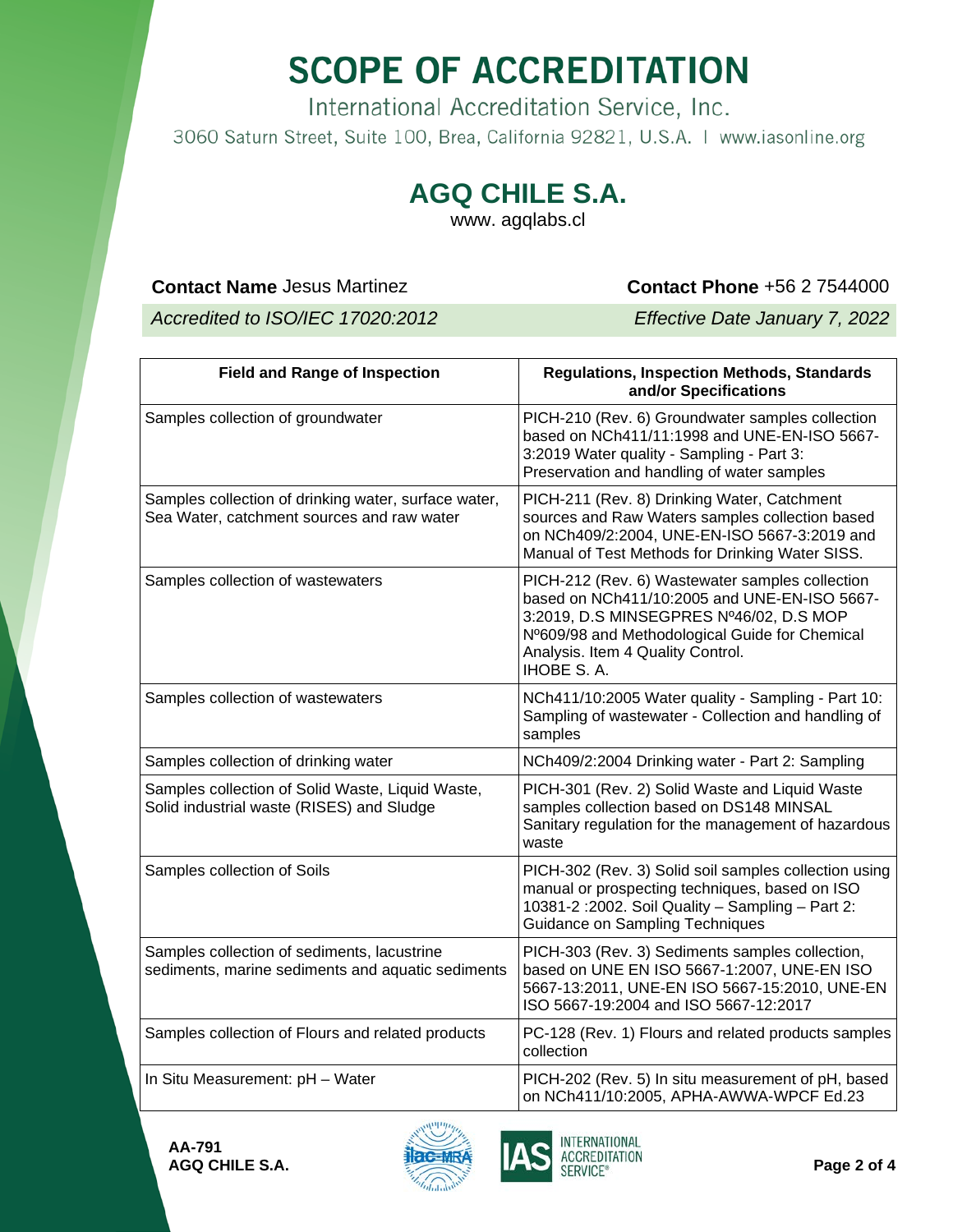# **SCOPE OF ACCREDITATION**

International Accreditation Service, Inc.

3060 Saturn Street, Suite 100, Brea, California 92821, U.S.A. | www.iasonline.org

| <b>Field and Range of Inspection</b>                                              | <b>Regulations, Inspection Methods, Standards</b><br>and/or Specifications                                                                                                                                                                                                                       |
|-----------------------------------------------------------------------------------|--------------------------------------------------------------------------------------------------------------------------------------------------------------------------------------------------------------------------------------------------------------------------------------------------|
|                                                                                   | and NCh2313/1:1995 in drinking water, surface<br>water, groundwater, wastewater and sea water                                                                                                                                                                                                    |
| In Situ measurement of pH - Solids                                                | PICH-202 (Rev. 5) Measurement of pH in Aquatic,<br>Lacustrine, Marine Sediments, Soil, Sludges                                                                                                                                                                                                   |
| In Situ Measurement: Electric Conductivity                                        | PICH-203 (Rev. 3) In situ measurement of Electric<br>Conductivity, based on UNE-EN 27888:1994 and<br>APHA-AWWA-WPCF Ed.23 in drinking water,<br>surface water, groundwater, wastewater and sea<br>water                                                                                          |
| In Situ Determination of Total Dissolved Solids                                   | PICH-203 (Rev. 3) Determination of Electrical<br>Conductivity and Total Dissolved Solids in Drinking<br>water, Wastewater, Sources Catchment,<br>Groundwater, Surface Water, Seawater                                                                                                            |
| In Situ Measurement: Temperature - Water                                          | PICH-204 (Rev. 5) In situ measurement of<br>Temperature, based on L'analyse de l'eau eaux<br>naturelles, eaux résiduaires, eau de mer. Chimie,<br>physico- chimie, bactériologie, biologie. J.Rodier<br>1978, p.62-63 in drinking water, surface water,<br>groundwater, wastewater and sea water |
| In Situ measurement of Temperature - Sediments                                    | PICH-204 (Rev. 5) in measurement of Temperature<br>in Aquatic, Lacustrine, Marine Sediments                                                                                                                                                                                                      |
| In Situ Measurement: Dissolved Oxygen                                             | PICH-205 (Rev.3) In situ measurement of Dissolved<br>Oxygen, based on UNE-EN 25814:1994 in surface<br>water, groundwater, sea water and wastewater                                                                                                                                               |
| In Situ Determination of Percent Oxygen Saturation                                | PICH-205 (Rev. 3) Determination Dissolved Oxygen<br>in<br>Drinking water, Wastewater, Sources Catchment,<br>Groundwater, Surface Water, Seawater                                                                                                                                                 |
| In Situ Measurement: Total Chlorine, Residual Free<br>Chlorine, Combined Chlorine | PICH-206 (Rev. 5) In situ measurement of Total,<br>Residual Free and Combined Chlorine, based on<br>NCh411/10:2005 and Standard Methods for the<br>examination of water on wastewater ed. 23 in<br>drinking water, surface water, groundwater,<br>wastewater and sea water                       |
| In Situ Measurement: Flow                                                         | PICH-207 (Rev.3) In situ measurement of Flow<br>based on ASTM D5242-92, ASTM D5640-95,<br>Minsegpres DS46/2, NCh410, NCh411/10:2005,<br>NCh3205:2011, MOP D.S609/98 in drinking water,<br>surface water and wastewater                                                                           |
| In Situ Measurement: Water Transparency                                           | PICH-208 (Rev.2) In situ determination of water<br>transparency using Secci Disk in surface water and<br>sea water                                                                                                                                                                               |